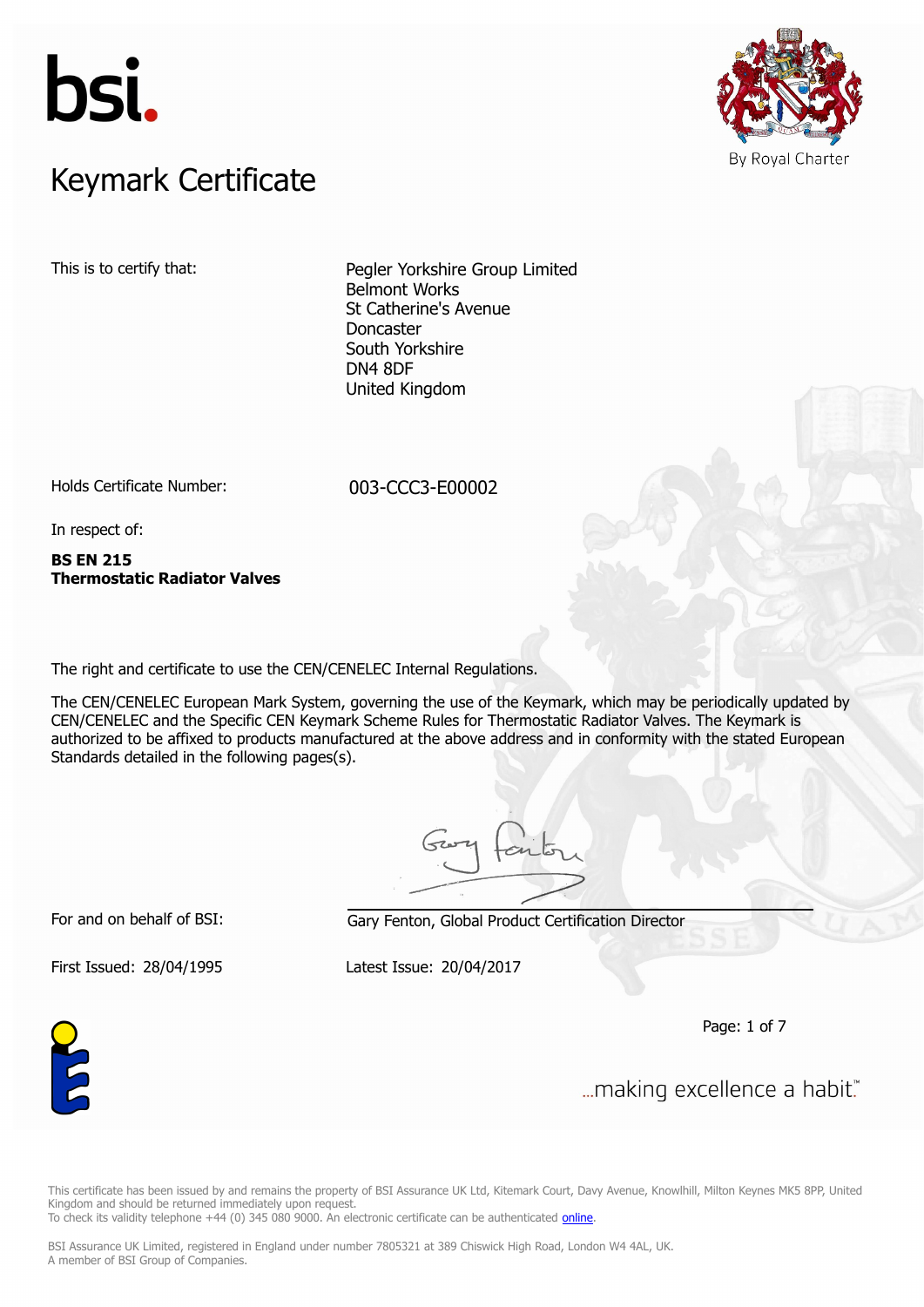# No. 003-CCC3-E00002

### **EN 215 Thermostatic Radiator Valves**

### **Terrier II Two Way**

Thermostatic radiator valve / sensor head integral

### **Terrier II Two Way Chrome**

Thermostatic radiator valve / sensor head integral

### **Terrier III**

Thermostatic radiator valve / sensor head integral

### **Belmont**

B1301-0/4 Thermostatic radiator valve / sensor head integral B1401-0/4 Thermostatic radiator valve / sensor head remote B1701-0/4 Thermostatic radiator valve / sensor head remote

### **Mistral II**

Thermostatic radiator valve / sensor head integral

# **Mistral II Chrome**

Thermostatic radiator valve / sensor head integral

### **Bulldog**

Thermostatic radiator valve / sensor head integral

### **PTS Boss TRV**

Thermostatic valve / sensor head integral

#### First Issued: 28/04/1995 Latest Issue: 20/04/2017

Page: 2 of 7

This certificate has been issued by and remains the property of BSI Assurance UK Ltd, Kitemark Court, Davy Avenue, Knowlhill, Milton Keynes MK5 8PP, United Kingdom and should be returned immediately upon request. To check its validity telephone +44 (0) 345 080 9000. An electronic certificate can be authenticated *[online](https://pgplus.bsigroup.com/CertificateValidation/CertificateValidator.aspx?CertificateNumber=003-CCC3-E00002&ReIssueDate=20%2f04%2f2017&Template=uk)*.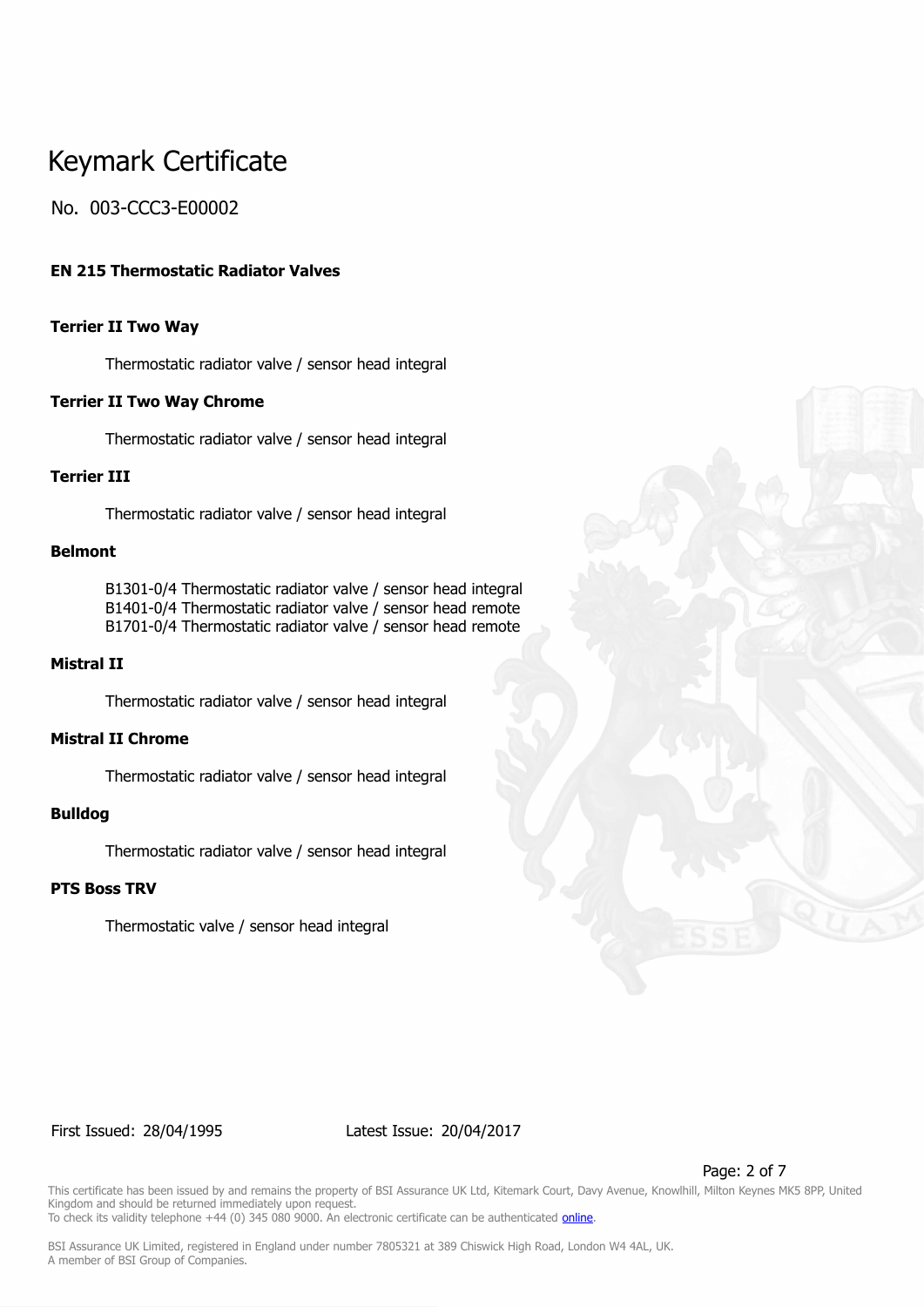# No. 003-CCC3-E00002

### **EN 215 Thermostatic Radiator Valves**

# **PTS Boss TRV Chrome**

Thermostatic radiator valve / sensor head integral

### **Regis**

Thermostatic radiator valve / sensor head integral

### **Regis Chrome**

Thermostatic radiator valve / sensor head integral

### **Regis II Chrome**

Thermostatic radiator valve / sensor head integral



First Issued: 28/04/1995 Latest Issue: 20/04/2017

Page: 3 of 7

This certificate has been issued by and remains the property of BSI Assurance UK Ltd, Kitemark Court, Davy Avenue, Knowlhill, Milton Keynes MK5 8PP, United Kingdom and should be returned immediately upon request. To check its validity telephone +44 (0) 345 080 9000. An electronic certificate can be authenticated *[online](https://pgplus.bsigroup.com/CertificateValidation/CertificateValidator.aspx?CertificateNumber=003-CCC3-E00002&ReIssueDate=20%2f04%2f2017&Template=uk)*.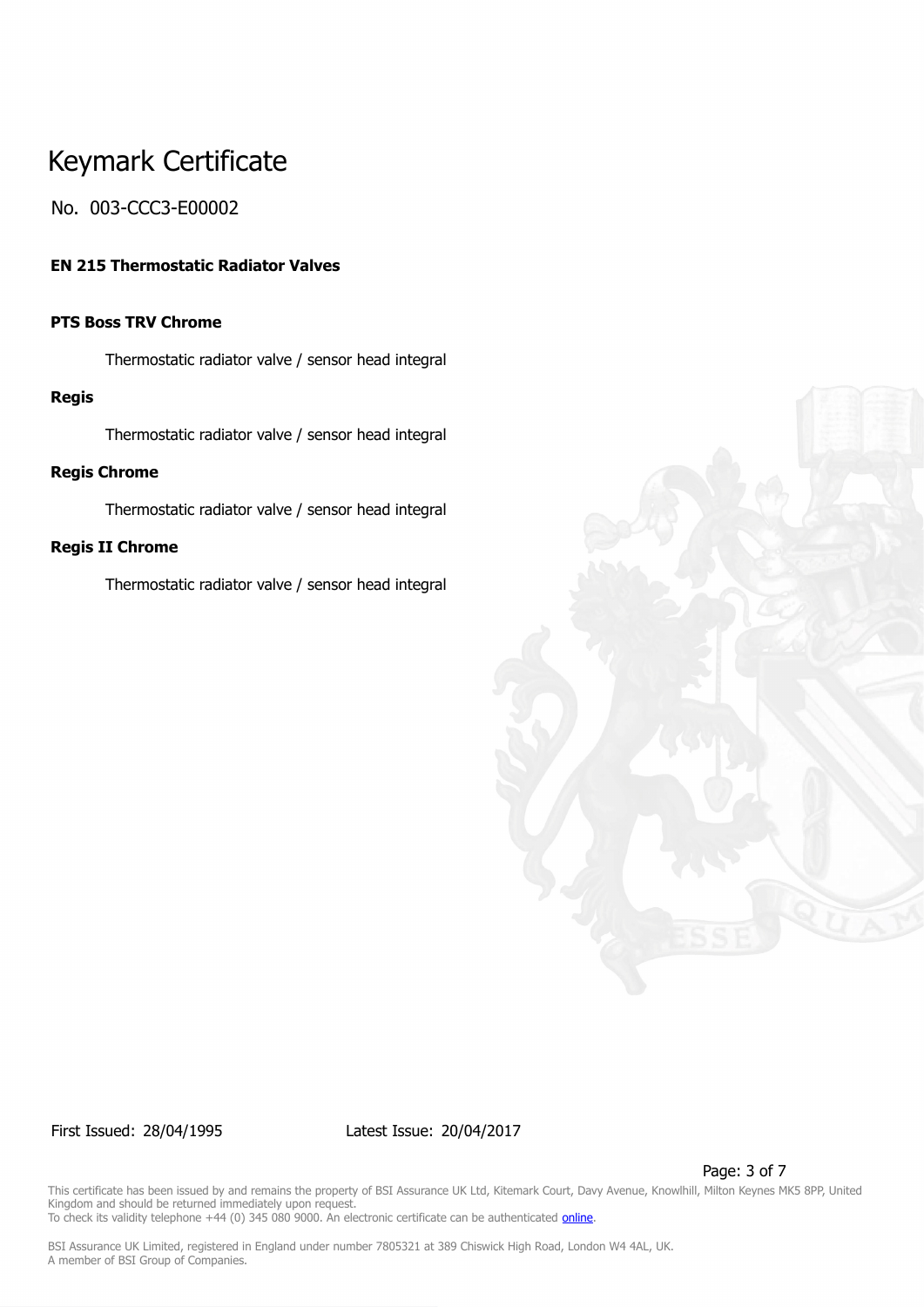No. 003-CCC3-E00002

# **EN 215 Thermostatic Radiator Valves**

# **Plumbase Contract**

Thermostatic radiator valve / sensor head integral



First Issued: 28/04/1995 Latest Issue: 20/04/2017

Page: 4 of 7

This certificate has been issued by and remains the property of BSI Assurance UK Ltd, Kitemark Court, Davy Avenue, Knowlhill, Milton Keynes MK5 8PP, United Kingdom and should be returned immediately upon request. To check its validity telephone +44 (0) 345 080 9000. An electronic certificate can be authenticated *[online](https://pgplus.bsigroup.com/CertificateValidation/CertificateValidator.aspx?CertificateNumber=003-CCC3-E00002&ReIssueDate=20%2f04%2f2017&Template=uk)*.

BSI Assurance UK Limited, registered in England under number 7805321 at 389 Chiswick High Road, London W4 4AL, UK.

A member of BSI Group of Companies.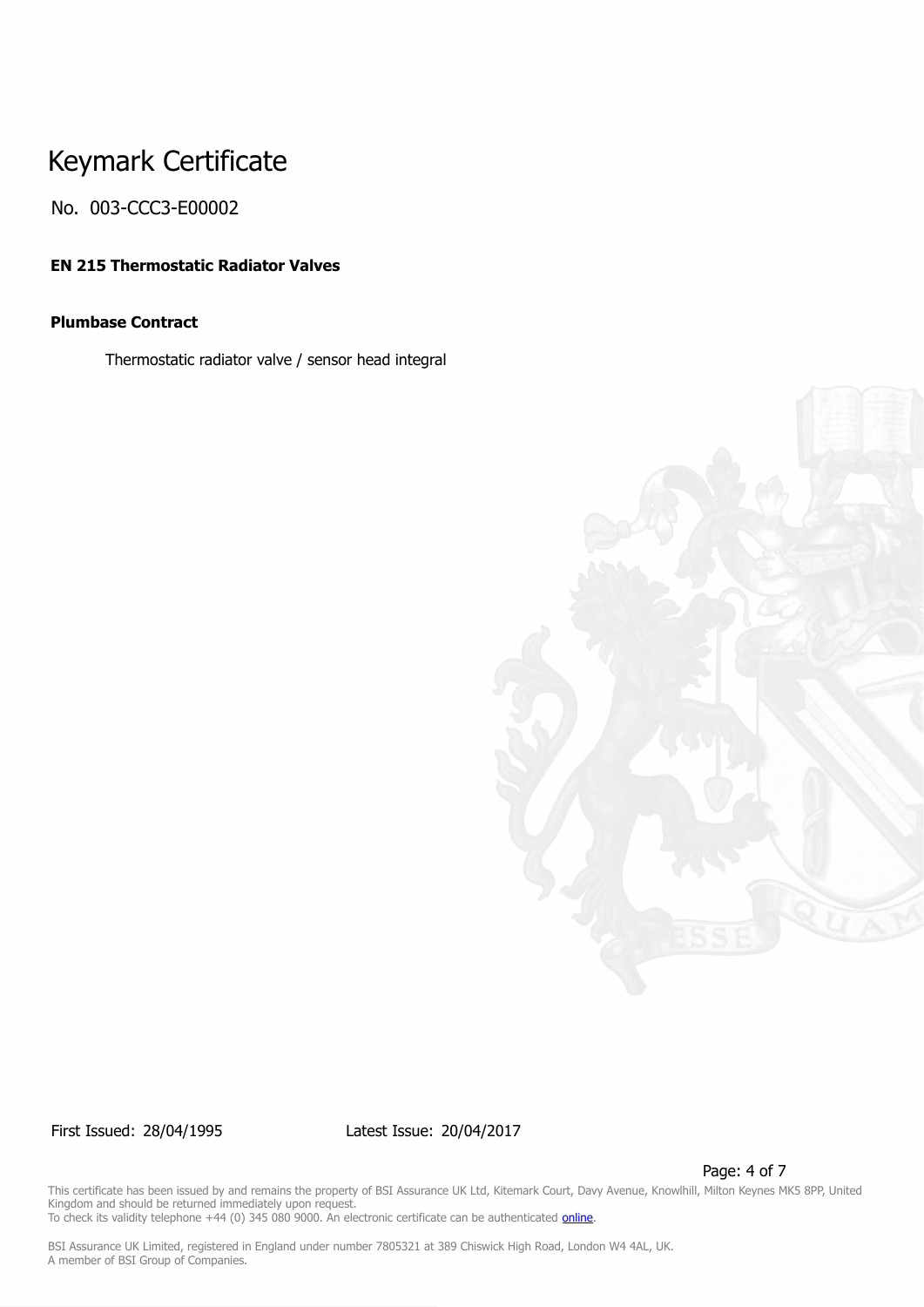No. 003-CCC3-E00002

# **EN 215 Thermostatic Radiator Valves**

### **CEN Information declared by manufacturer**

### **Terrier TRV Range**

½" x 15mm Angle TRV Valve ½" x 15mm Straight TRV Valve ½" x 15mm Mistral II Angle TRV Valve ½" x 15mm Mistral II Straight TRV Valve Terrier Thermal Head Terrier Thermal Head Chrome Plated Terrier III Mistral II Thermal Head Mistral II Thermal Head Chrome PTS Boss TRV PTS Boss TRV Chrome Bulldog Regis Regis Chrome Plated Thermal Head Iflo contract Regis II Regis II Chrome Plated Bulldog Gen 2 Thermal Head

### **Nominated Flow Rates**

| 1/2" x 15mm Angle TRV Valve Forward and Reverse Flow<br>1/2" x 15mm Straight TRV Valve Forward and Reverse Flow<br>1/2" x 15mm Mistral II Angle TRV Valve Forward and Reverse Flow<br>1/2" x 15mm Mistral II Straight TRV Valve Forward and Reverse Flow<br><b>Terrier III</b> | 190 kg/h<br>190 kg/h<br>190 kg/h<br>190 kg/h<br>190 kg/h |
|--------------------------------------------------------------------------------------------------------------------------------------------------------------------------------------------------------------------------------------------------------------------------------|----------------------------------------------------------|
| <b>Hysteresis</b><br>All Thermal Heads<br><b>Terrier III</b>                                                                                                                                                                                                                   | 0.75K<br>0.6K                                            |
| <b>Differential Pressure Influence</b><br>All Thermal Heads<br>Terrier III                                                                                                                                                                                                     | 0.15K<br>0.1K                                            |
| <b>Water Temperature Influence</b><br>Thermal Heads with plain base<br>Thermal Heads with Chrome plated base<br><b>Terrier III</b>                                                                                                                                             | 0.9K<br>1.2K<br>1.1K                                     |
| <b>Response Time</b><br>All Thermal Heads<br><b>Terrier III</b>                                                                                                                                                                                                                | $20 \text{ min}$<br>20 min                               |

First Issued: 28/04/1995 Latest Issue: 20/04/2017

#### Page: 5 of 7

This certificate has been issued by and remains the property of BSI Assurance UK Ltd, Kitemark Court, Davy Avenue, Knowlhill, Milton Keynes MK5 8PP, United Kingdom and should be returned immediately upon request. To check its validity telephone +44 (0) 345 080 9000. An electronic certificate can be authenticated *[online](https://pgplus.bsigroup.com/CertificateValidation/CertificateValidator.aspx?CertificateNumber=003-CCC3-E00002&ReIssueDate=20%2f04%2f2017&Template=uk)*.

BSI Assurance UK Limited, registered in England under number 7805321 at 389 Chiswick High Road, London W4 4AL, UK.

A member of BSI Group of Companies.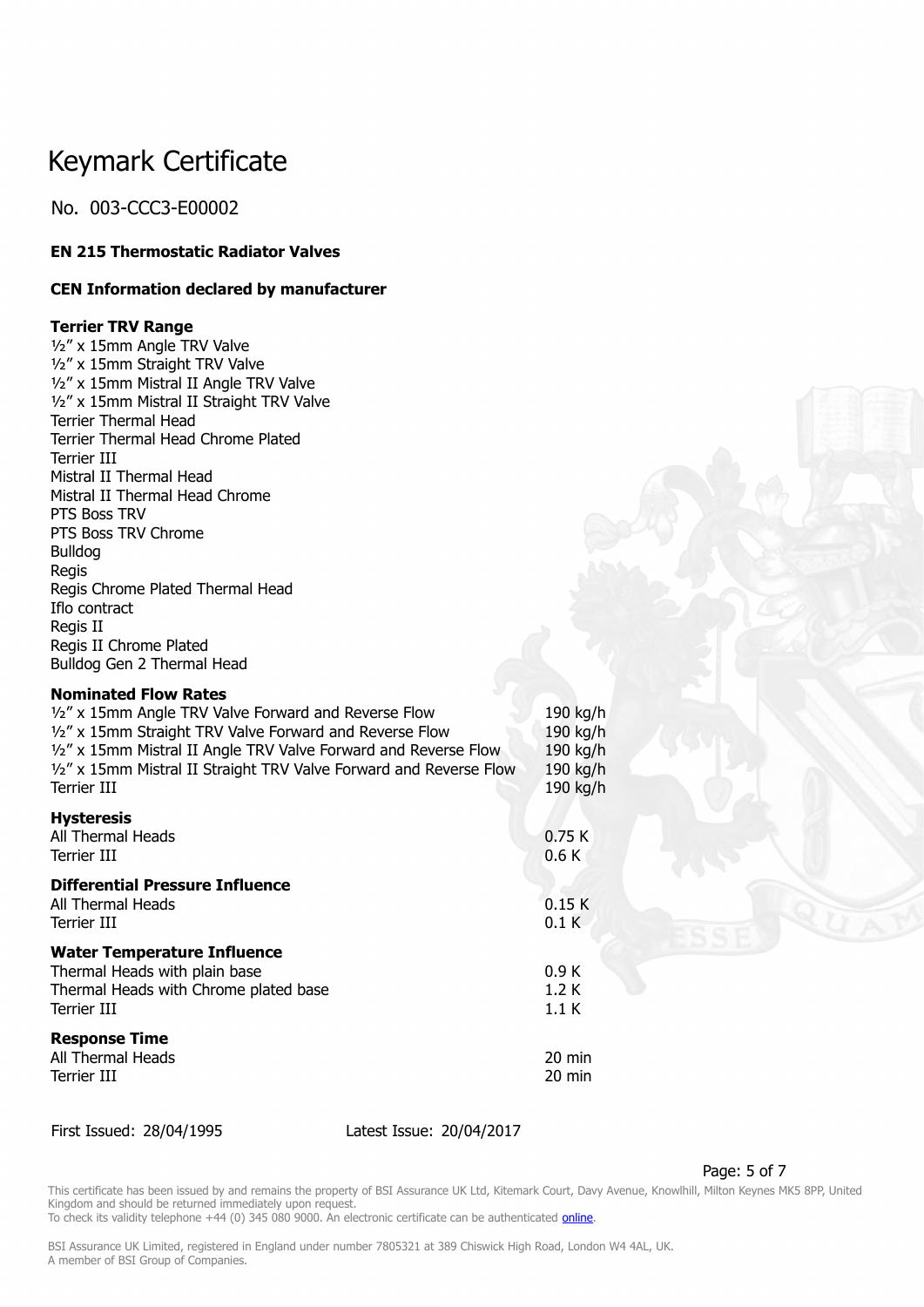No. 003-CCC3-E00002

# **EN 215 Thermostatic Radiator Valves**

### **CEN Information declared by manufacturer**

### **Terrier Décor TRV Range**

½" x 15mm Angle TRV Valve ½" x 15mm Straight TRV Valve Terrier Decor White Thermal Head Terrier Decor Anthracite Thermal Head Terrier Decor Chrome Thermal Head

### **Nominated Flow Rates**

| 1/2" x 15mm Angle TRV Valve Forward and Reverse Flow<br>1/2" x 15mm Straight TRV Valve Forward and Reverse Flow | 190 kg/h<br>190 kg/h |  |
|-----------------------------------------------------------------------------------------------------------------|----------------------|--|
| <b>Hysteresis</b><br>All Thermal Heads                                                                          | 0.62K                |  |
| <b>Differential Pressure Influence</b><br>All Thermal Heads                                                     | 0.08K                |  |
| <b>Water Temperature Influence</b><br><b>Chrome Thermal Heads</b><br>White and Anthracite Thermal Heads         | 0.9K<br>1.2K         |  |

#### **Response Time**

All Thermal Heads 20 mins

First Issued: 28/04/1995 Latest Issue: 20/04/2017

Page: 6 of 7

This certificate has been issued by and remains the property of BSI Assurance UK Ltd, Kitemark Court, Davy Avenue, Knowlhill, Milton Keynes MK5 8PP, United Kingdom and should be returned immediately upon request.

To check its validity telephone +44 (0) 345 080 9000. An electronic certificate can be authenticated *[online](https://pgplus.bsigroup.com/CertificateValidation/CertificateValidator.aspx?CertificateNumber=003-CCC3-E00002&ReIssueDate=20%2f04%2f2017&Template=uk)*.